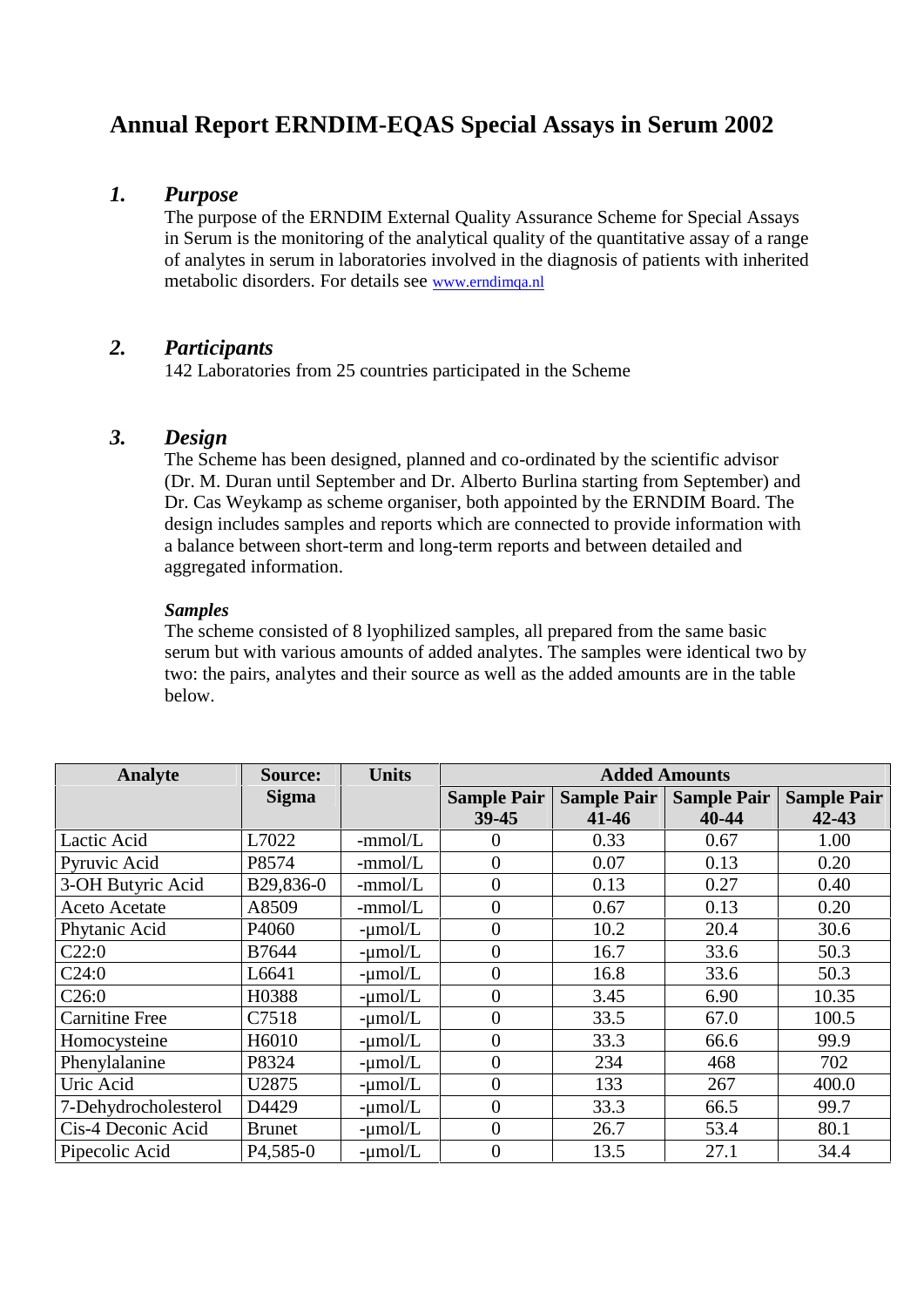#### *Reports*

All data-transfer, the submission of data as well as the request of reports proceeded via the interactive website www.erndimqa.nl

An important characteristic of the website is that it supplies short-term and long-term reports. Short-term reports are associated with the four individual specimens, for each of which there has been a specific deadline in the year 2002. Two weeks after the respective deadlines participants could request their reports and as such had four times up-to-date information on their analytical performance. Although technically not required (the website can work with a delay time zero) a delay time of 14 days has been chosen to enable the scientific advisor to inspect the results and add his comment to the report. Contrary to the fast short-term report is the annual long-term report. The annual report is based on the design-anchored connection between samples which enables to report a range of analytical parameters (accuracy, precision, linearity, recovery and interlab dispersion) once an annual cycle has been completed. The annual report is discussed below.

A second important characteristic of the website is the wide range in aggregation of results which permits labs to make an individual choice for detailed and/or aggregated reports. The most detailed report which can be requested from the website is the "Analyte in Detail" which shows results of a specific analyte in a specific sample (120 such Analyte-in-Detail-reports can be requested in the 2002 cycle). A more condensed report is the "Cycle Review" which summarizes the performance of all analytes in a specific sample (8 such Cycle-Review-Reports can be requested in 2002). The highest degree of aggregation has the Annual Report which summarizes the performance of all analytes of all 8 samples (1 such Annual-Report can be requested in 2002).

## 4. *Discussion of Results in the Annual Report 2002*

In this part the results as seen in the annual report 2002 will be discussed. Subsequently we will regard accuracy, recovery, precision, linearity, interlab CV and crosssectional relations. Please print your annual report from the Interactive Website when you read the "guided tour" below and keep in mind that we only discuss the results of "all labs": it is up to you to inspect and interpret the specific results of your laboratory.

## *4.1 Accuracy*

A first approach to describe the accuracy is to compare mean outcome in your lab of the eight samples with the mean outcome of all labs. This is done in the first columns of the annual report. It can be seen that the mean outcome for all labs for free Carnitine is 86.6 micromol/L.

#### *4.2 Recovery*

A second approach to describe accuracy is the percentage recovery of added analyte. In this approach it is assumed that the recovery of the weighed quantities is the target value. The correlation between weighed quantities as added to the samples (on the x axis) and your measured quantities (on the y-axis) has been calculated. The slope of the correlation multiplied with 100% is your recovery of the added amounts. Outcome for your lab in comparison to median outcome of all labs is shown in the column "Recovery" in the Annual Report. For all labs the recovery ranges from 0% for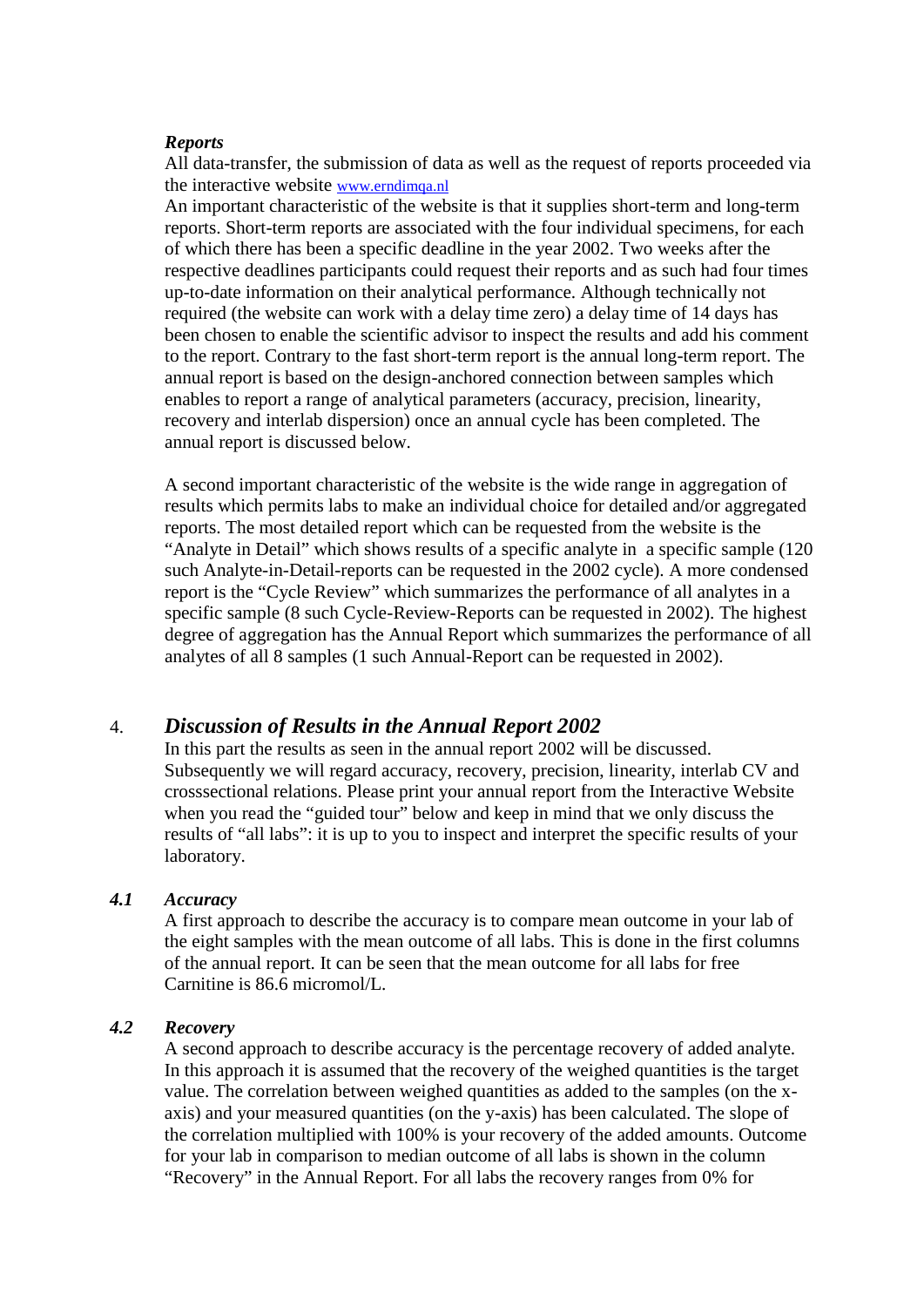Acetoacetate to 115% for 3 OH Butyric acid. The overall recovery is 89%. Quite an unsatisfying recovery (33%)is seen for cis-4-decenoic acid. All other recoveries are not too far away from 100%.

## *4.3 Precision*

Reproducibility is an important parameter for quality in the laboratory and is encountered in the schemes' design. Samples come in pairs which can be regarded as duplicates from which CV's can be calculated (Intra laboratory CV as indicator for reproducibility). Outcome for your lab in comparison to the median of all labs is shown in column "Precision"of the Annual Report. Precision ranges from 4.7% for Uric Acid to 44.0% for aceto acetate. The latter substance is labile (loss of Carbon Dioxide) which explains the bad result. The overall precision of 12.3% is quite satisfying.

## *4.4 Linearity*

Linearity over the whole relevant analytical range is another important parameter for analytical quality. Again this is encountered in the Schemes' design. With weighed quantities on the x-axis and your measured quantities on the y-axis the coefficient of regression ( r ) has been calculated. Outcome for your lab in comparison to the median of all labs is in the column "Linearity" of the annual report. It can be seen that the coefficient of regression is best for uric acid (0,9977). For none of the analytes (except acetoacetate) we observe an r below 0.9.

## *4.5 Interlab CV*

For comparison of outcome for one patient in different hospitals and for use of shared reference values it is relevant to have a high degree of harmonization between results of various laboratories. Part of the schemes' design is to monitor this by calculating the Interlaboratory CV. This, along with the number of laboratories who submitted results, is shown in the column "Data all Labs" in the Annual Report. It can be seen that most laboratories submitted results for homocysteine (96 labs) whereas only 14 labs submitted results for cis-4-decenoic acid. The Interlab CV ranges from 4.7% for Uric Acid to 136.3% for acetoacetate. It can be deduced that those assays which are probably being performed most frequently (homocysteine, phenylalanine) have the lowest interlab CV.

## *4.6 Cross Sectional Relations*

The various parameters as described above often have an interrelation: more than one parameter directs towards good or bad analytical control.

A typical example of good analytical control is Carnitine free: many (74) laboratories submitted results, the reproducibility within the labs is good (precision of 5.7%), the interlab CV is quite acceptable (11.9%), linearity is good (0.9931) as is the recovery (96%).

On the opposite side is cis-4-decenoic acid: only 14 laboratories submitted results, the reproducibility is rather poor with 22.6%, the inter lab CV is wide with 135.8%, linearity is not too bad (0.9761) and the recovery is poor (33%).

## *5. Summary*